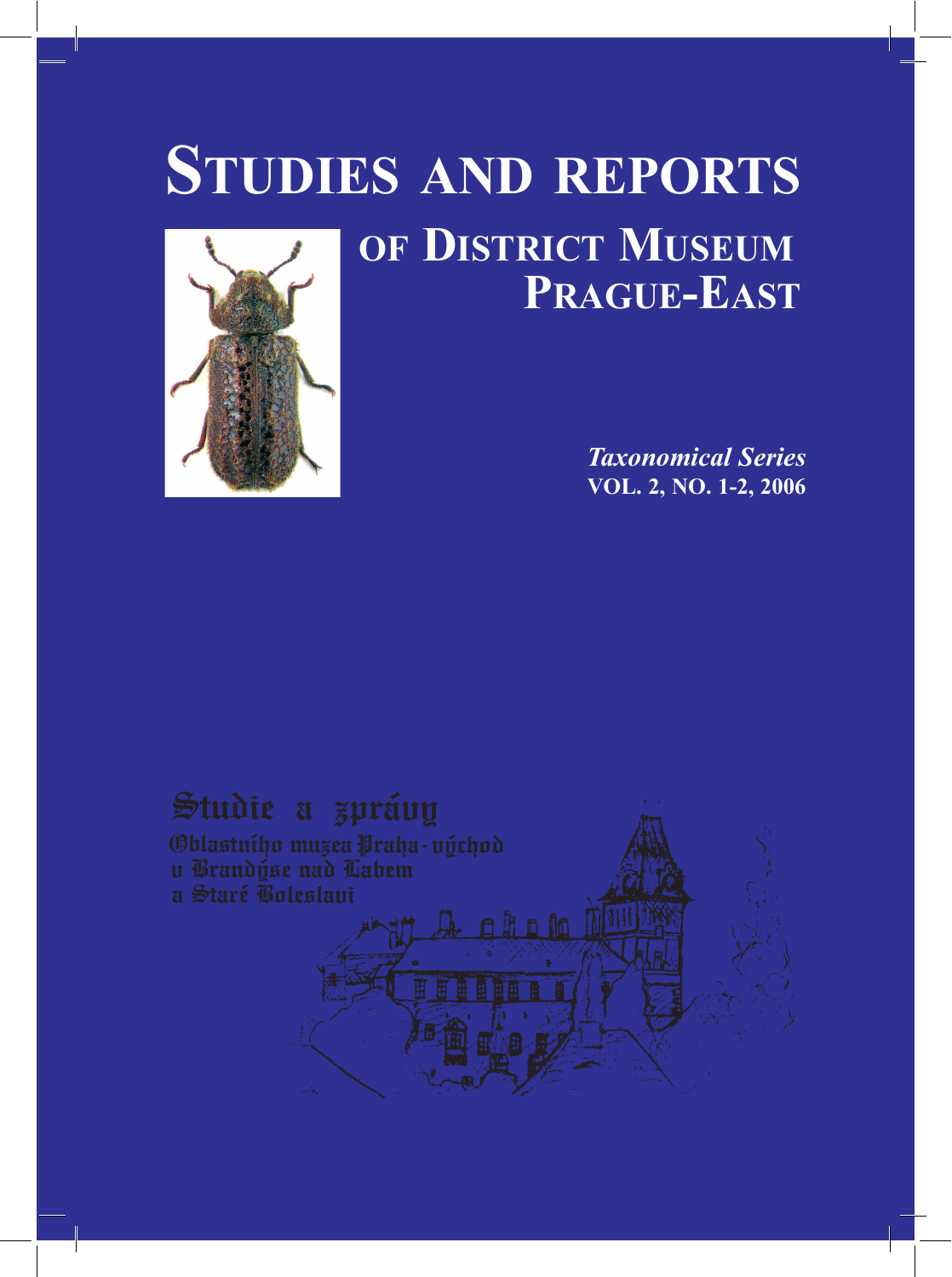#### **Studies and reports of District Museum Prague-East**  *Taxonomical Series* **VOL. 2, NO. 1-2, 2006**

#### **Studie a zprávy Oblastního Muzea Praha-Východ**  *Taxonomická řada* **VOL. 2, NO. 1-2, 2006**

Taxonomical Series is an international journal. It publishes studies in systematic entomology (especially Coleoptera), catalogues, bibliographies, book reviews, etc.

#### **Chief Editor**

| Vladimír Novák<br><b>Editorial Board</b> | District Museum Prague-East, Brandýs nad Labem, Czech<br>Republic |
|------------------------------------------|-------------------------------------------------------------------|
|                                          |                                                                   |
|                                          | Jan Farkač                                                        |
| Agriculture, Prague, Czech Republic      |                                                                   |
| Jiří Háva                                | Private Entomological Laboratory and Collection, Prague, Czech    |
|                                          | Republic                                                          |
| Miloslav Rakovič                         | Department of Biophysics, Charles University, Prague, Czech       |
|                                          | Republic                                                          |
| Stanislav Vít                            | Genève, Switzerland                                               |
| Petr Zahradník                           | Forestry and Game Management Research Institute, Jiloviště        |
|                                          | Strnady, Czech Republic                                           |

#### **This publication is covered by Zoological Records and Entomological Abstracts**

Cover design: Jakub Rolčík – CLARION Production Typeset by: Jakub Rolčík – CLARION Production Printed by: Tiskárna FLORA Publisher: © District Museum Prague-East

#### **Address for correspondence:**

Vladimír Novák, District Museum Prague-East, Masarykovo nám. 97, Brandýs n. Labem, CZ – 250 01, Czech Republic; e-mail: novak@ompv.cz Jiří Háva, Private Entomological Laboratory and Collection, Branická 13/574, Prague 4, CZ – 147 00, Czech Republic; e-mail: jh.dermestidae@volny.cz

Published: 5.10.2006

Register: ISSN 0862-3589

Front spiece: *Endecatomus lanatus* (Lesne, 1934)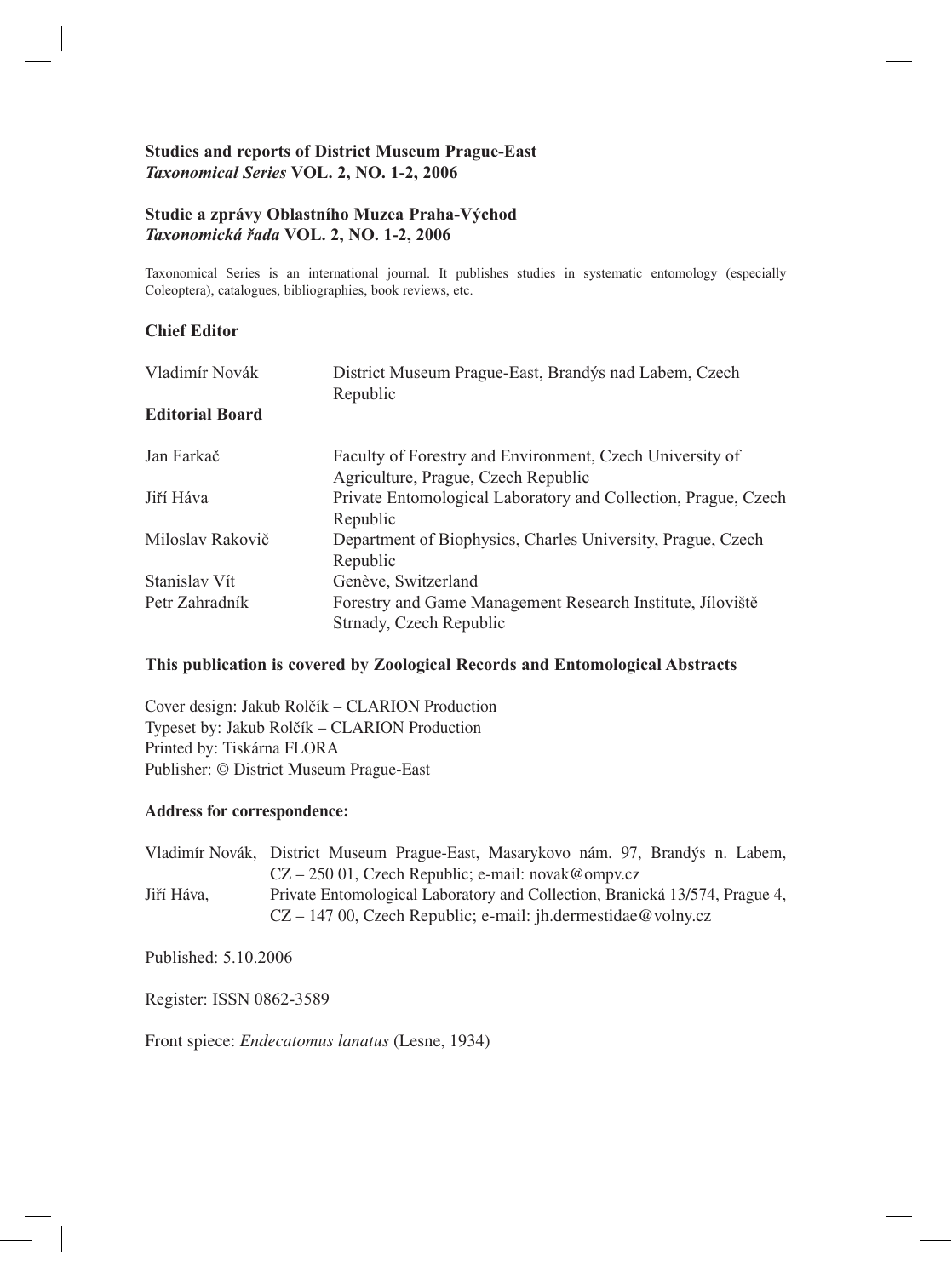#### INSTRUCTIONS TO AUTHORS

The journal Studies and reports of District Museum Prague-East, *Taxonomical Series* is an international journal. It publishes studies in systematic entomology (especially those aimed at Coleoptera), catalogues, bibliographies, book reviews, etc. Only works that have not been published or submitted for print somewhere else can be accepted. In the works, it is necessary to adhere to the topical edition of the international codex of zoological nomenclature.

The manuscripts are accepted in English, German or French language. The translation is provided by the author, the editors arrange only the language revision. The subject matter of each article is responsibility of the author.

The works should have the following structure (in the order listed as follows): A brief and accurate title in the main language, name and surname of author (authors) (the surname in capital letters with the character "&" between the last but one author and last author, the address, including the mail code, key words, abstract, the actual text, acknowledgement, references, summary in the second language, titles of enclosures, enclosures (figures, graphs, tables, photos).

Key words (always in English) – several words characterizing the scope of the article and serving for including the article into reference journals.

An abstract (always in English) – a brief summarization of the article to a maximum extent of 30 lines of the manuscript. In the abstract, taxa of groups of the genus and species are specified in their complete form, including the author and year of their description.

The typical structured text of the work consists of Introduction, Material and Methods, Results and Discussion and possibly Summary or Conclusion. Particular parts can be combined, if necessary (e.g. results with discussion). In justified cases, the structure may be simplified and in short communications, the text of the work need not be structured.

The work (including enclosures) is accepted in one copy, typed single spaced on one side of numbered sheets of regular A4 size.

Black and white enclosures (drawings, graphs, maps, etc.) must be contrast, on quality white paper, arranged in tables and continuously numbered, at most twice as large as their resulting dimension in print (the dimension of the page composition pattern is of 12.6 x 18.7 cm) at least as large as the resulting dimension. Choose the appropriate thickness of lines and roughness of dotting, with taking into account the reduction assumed. Quality color as well as black and white photos can be accepted only after agreement with editors.

Titles of tables and figures must be comprehensive, with providing sufficient description even without reference to the text of the work. Numbering of tables: Table/Tabelle 1, 2. Numbering of figures: Fig./Figs, Abb. On the side of the text, the author may mark approximate positions of particular enclosures.

In the first reference (also in the abstract) the names of taxa of the groups of the genus and species should be presented complete, including unabridged name of the author and year of the description and possibly present parentheses. In further text, in repeated references, the generic names and names of authors may be abbreviated, with omitting the year of the description, unless confusions can occur.

Data should be written without gaps, months in Roman numeric characters (e.g. 1.vi.1994), with the use of a decimal point (not coma) (e.g. 4.7 mm).

In faunistic data, it is necessary to specify: The country (with possible more detailed specification), locality (or other more detailed description), date of finding, number of specimens (possibly also of males and females), name of the author of the finding, of identification, of identification revision, of the collection owner, etc.

Latin abbreviations: Particular data may be expressed by standard abbreviations: centr. = centralis – central; sept. = septentrionalis or bor. = borealis - north; mer. = meridionalis - south; or. = orientalis - east; occ. = occidentalis - west; lgt. or leg. = legit – collected by; det. = determinavit – determined by; rev. = revidit – revised by; observ. = observavit – observed by; coll. = collectio - collection. The abbreviations are written after the name (except for simple marking of the collection) and they are connected with "et" = and – e.g.: "A. Novák lgt., det. et coll.", "A. Novák lgt. et det., coll. B. Novák".

The preparation of the manuscript for print can be accelerated if the author also submits the final version of the manuscript (after adjustment based on reviewer opinions, language revision and instructions of editors) on a diskette compatible with PC IBM (preferably in the text editor Word for Windows) together with one hard copy.

Directions for computer processing: Use only left justification of the text. Do not divide words at the end of lines. Use the key "Enter" only for termination of paragraphs, not for termination of lines. Do not arrange the text into columns. Chapters should be separated by single spaces. Numeric characters 1 and 0 must not be replaced by letters 1 and O. For males, it is necessary to use the character § (paragraph), for females character \* (asterisk), doubled in the case of plural and with a gap between the number and character, e.g. 1 §, 1 \*, 3 §§, 5<sup>\*\*</sup>. Thus, do not use letter "o" with supplementing symbol of particular genders by hand.

Write everything in usual letters. Italics should be used for names of *genera, subgenera, species* and *subspecies* (not for higher taxonomical units) and not for authors of taxa, years and abbreviations ssp., sp., spp., etc. (e.g.: "Aporia crataegi (Linnaeus, 1758). Caterpillars<br>on Prunus sp."). In chapter References, use italics for names of journals and NAMES OF CHAPTERS: INTRODUCTION, MATERIAL AND METHODS, RESULTS, REFERENCES, etc.

References:

The following examples should be observed for references in the text: Novák (1970), (Novák 1970), Neumann & Starý (1970), (Neumann & Starý 1970), Smith et al. (1972) (in the case of more than two authors). All the works quoted in the text must be included into the list of references.

In the list of references at the end of the article, only works quoted in the text should be presented. AUTHORS should be written in capital letters in this list (e.g. BALTHASAR V.) in alphabetical order; works of one author in chronological order, in the case of works of the same author from one year marked a, b, c ... after the year, without gap.

In journals, specify the volume, the issue in parentheses after the volume (this is always necessary, if pagination is used in the journal for each issue independently), pages (from-to) after the colon and gap (e.g.: 17: 75-124). Complete (not abbreviated) names of journals should be written with the use of italics. Capital letters should be used for first letters in the name in the case of substantives and adjectives, lowercase letters should be otherwise used.

The following specifications are necessary for references to books: The author, year of issuing, name, place of issuing, publishing house and number of pages (pp.) or possibly of tables. Use the italics.

In the case of works that appeared in other than Roman script (Cyrillic, Arabic letters, Chinese and Japanese characters, etc.) use either the transcription into Latin letters in accordance with the west-European standard, and/or present the name in parentheses in English or in some other congress language, as far as it was used in the name or summary, however, always in a uniform manner throughout the list of references.

The authors will receive their works for proofreading. No fee is paid for the works. The first authors will obtain 5 complete issues of the journal, 10 separate reprints and PDF file of each original work free.